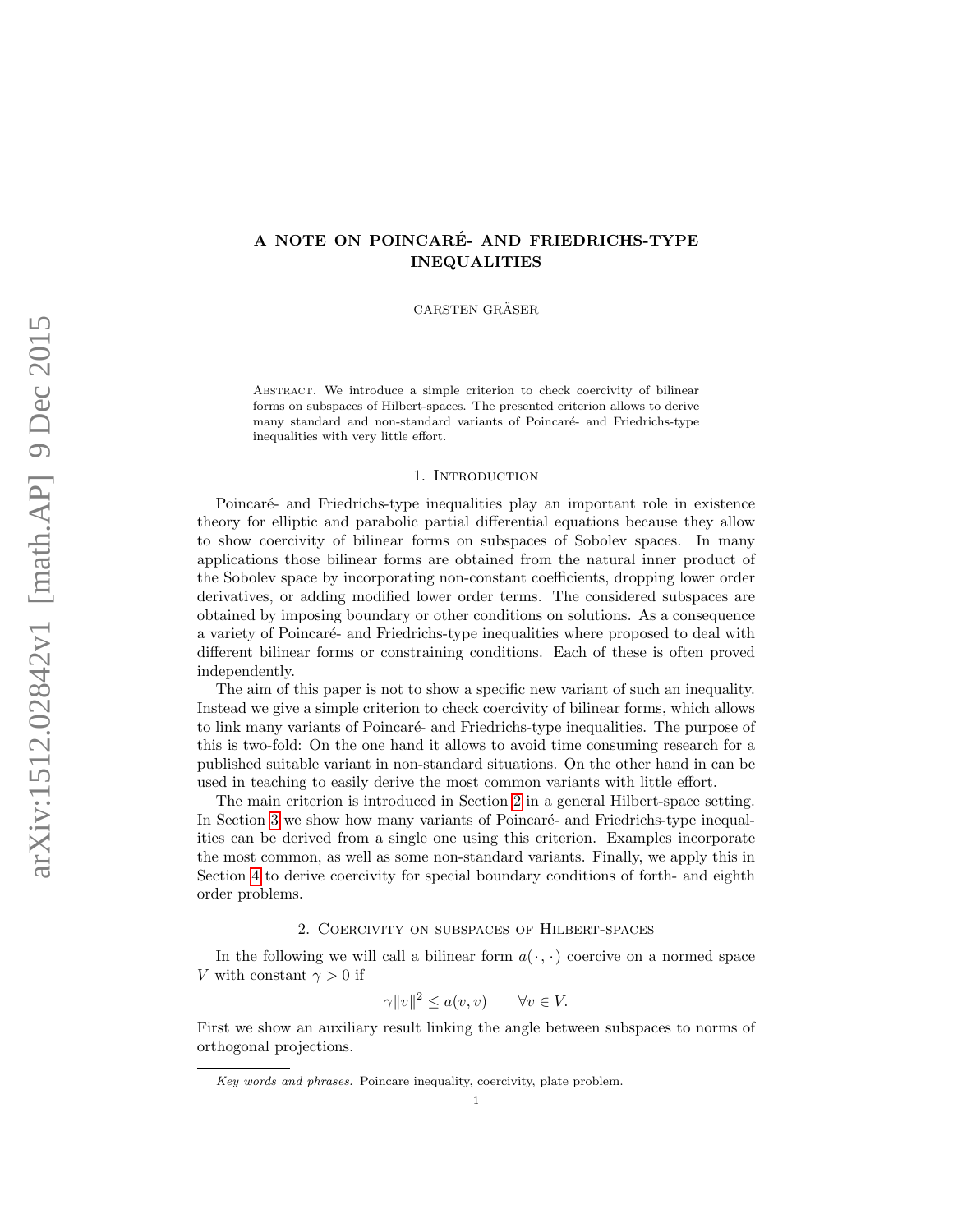<span id="page-1-0"></span>**Lemma 1.** Let H be a Hilbert-space,  $V, W \subset H$  closed subspaces of H with  $\dim(W) < \infty$  and  $V \cap W = \{0\}$ . Then we have

(1) 
$$
0 \leq \sup_{v \in V \setminus \{0\}, w \in W \setminus \{0\}} \frac{(v, w)}{\|v\| \|w\|} = \alpha(V, W) < 1,
$$

i.e.,  $\angle(V, W) = \arccos(\alpha(V, W)) > 0.$ 

*Proof.* Assume that this is not the case, then there are sequences  $v_n \in V$  and  $w_n \in W$  with  $||v_n|| = ||w_n|| = 1$  for all n and  $(v_n, w_n) \to 1$ . By compactness there are subsequences (wlog. also denoted by  $v_n$  and  $w_n$ ) and  $v \in V$ ,  $w \in W$  with  $v_n \rightharpoonup v$  and  $w_n \rightarrow w$ . Then we have

$$
(v_n, w_n) \to (v, w) = 1,
$$

 $||w|| = 1$ , and furthermore by Hahn–Banachs theorem  $||v|| \le 1$ . As a consequence we get  $||v - w||^2 = ||v||^2 - 2(v, w) + ||w||^2 \le 0$  and thus  $0 \neq v = w \in V \cap W$  which contradicts the assumption.  $\hfill \square$ 

<span id="page-1-1"></span>**Lemma 2.** Let H be a Hilbert-space,  $V, W \subset H$  closed subspaces of H with  $\dim(W) < \infty$  and  $V \cap W = \{0\}$ . Then the orthogonal projections  $P : H \to W$  and  $(I - P) : H \to W^{\perp}$  satisfy the inequalities

$$
||Pv|| \le \alpha(V,W)||v||, \qquad ||v|| \le \frac{1}{\beta(V,W)}||(I-P)v|| \qquad \forall v \in V
$$

with constants  $\alpha(V, W) = \cos(\measuredangle(V, W)) < 1$  and  $\beta(V, W) = \sin(\measuredangle(V, W)) > 0$ .

*Proof.* By Lemma [1](#page-1-0) we have  $\alpha(V, W) = \cos(\angle(V, W)) < 1$  and thus  $\beta(V, W) =$  $\sqrt{1-\alpha(V,W)^2} > 0$ . Now let  $v \in V$ . Then we have

$$
||Pv||2 = (Pv, v - (I - P)v) = (Pv, v) \le \alpha(V, W) ||Pv|| ||v||
$$

and thus  $||Pv|| \le \alpha(V, W)||v||$ . Hence we get

$$
||v||2 = ||(I - P)v||2 + ||Pv||2 \le ||(I - P)v||2 + \alpha(V, W)2 ||v||2.
$$

Subtracting  $\alpha(V,W)^2 ||v||^2$  and taking the square root provides the assertion.  $\square$ 

Using these results we are now ready to show a general criterion for coercivity on subspaces.

<span id="page-1-2"></span>**Proposition 1.** Let H be a Hilbert-space and  $a(\cdot, \cdot) : H \times H \to \mathbb{R}$  a continuous symmetric bilinear form with finite dimensional kernel ker  $a = \{v \in H \mid a(v, v) =$ 0. Furthermore assume that  $a(\cdot, \cdot)$  is coercive on  $(\ker a)^{\perp}$  with constant  $\gamma > 0$ . Then  $a(\cdot, \cdot)$  is coercive with constant  $\gamma \beta(V, \ker a)^2 > 0$  on any closed subspace V of H with  $V \cap \text{ker } a = \{0\}.$ 

*Proof.* Let  $v \in V$  and  $P : H \to \text{ker } a$  the orthogonal projection into ker a. Then Lemma [2](#page-1-1) and coercivity on  $(\ker a)^{\perp} = (I - P)(H)$  provide  $\gamma \beta(V, \ker a)^2 > 0$  and

$$
\gamma \beta(V, \ker a)^{2} ||v||^{2} \leq \gamma ||(I - P)v||^{2} \leq a((I - P)v, (I - P)v) = a(v, v).
$$

In many situation coercivity is not obtained by restriction to suitable subspaces, but by augmenting the bilinear form  $a(\cdot, \cdot)$  in order to obtain coercivity on the whole space.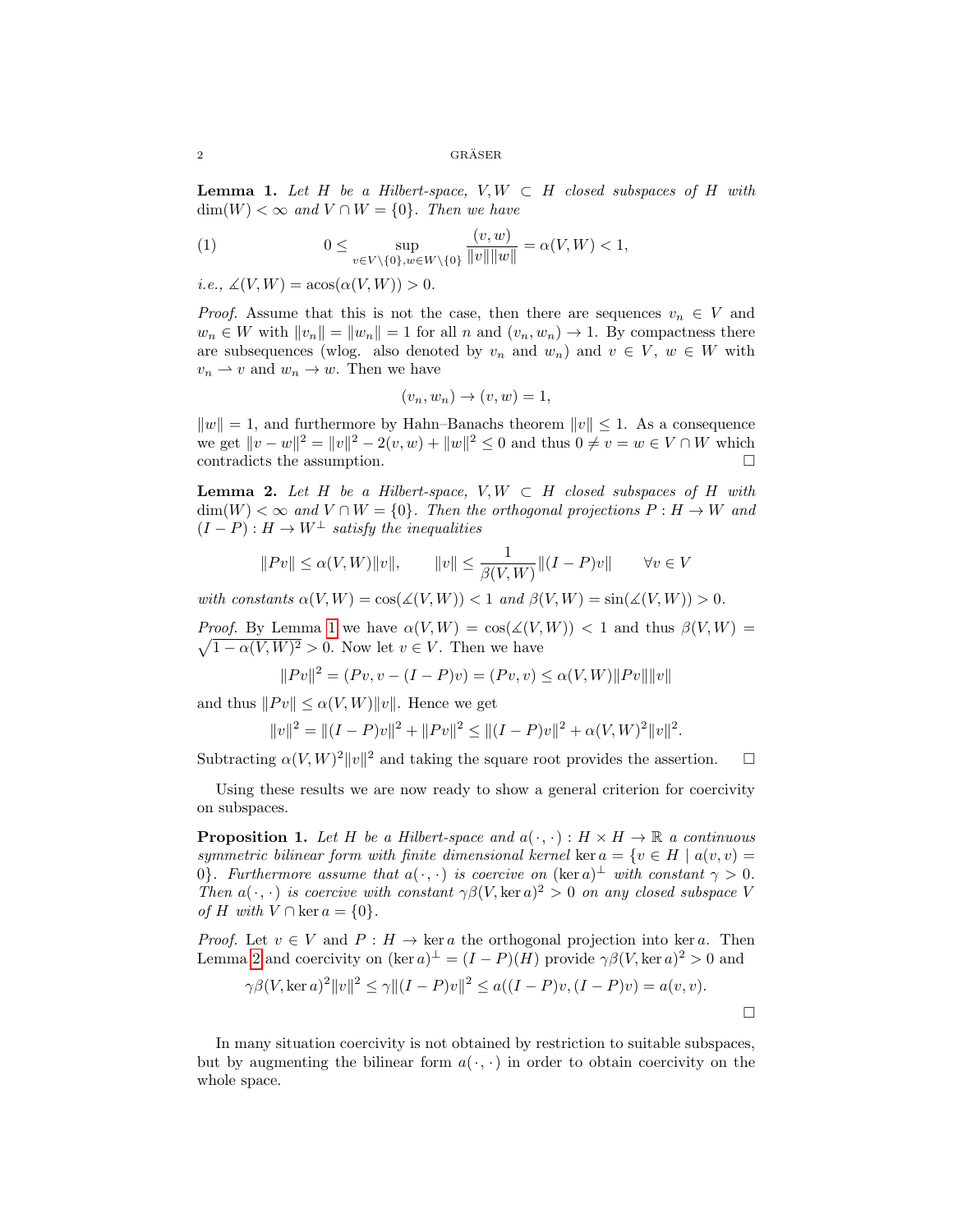<span id="page-2-4"></span>Proposition 2. In addition to the assumptions of Proposition [1](#page-1-2) assume that  $b(\cdot,\cdot): H \times H \to \mathbb{R}$  is a continuous symmetric bilinear form which is positive semi-definite on H and positive definite on ker a. Then  $a(\cdot, \cdot) + b(\cdot, \cdot)$  is coercive on H.

Proof. Since ker a is finite dimensional, positive definiteness implies coercivity of  $b(\cdot, \cdot)$  on ker a. Hence we have for  $v_1 = Pv$  and  $v_2 = v - Pv$ 

$$
||v||^2 = ||v - Pv||^2 + ||Pv||^2 \le ||v - Pv||^2 + C_2b(Pv, Pv)
$$
  
\n
$$
\le ||v - Pv||^2 + 2C_2(b(v, v) + b(v - Pv, v - Pv))
$$
  
\n
$$
\le (1 + C_3) ||v - Pv||^2 + 2C_2b(v, v)
$$
  
\n
$$
\le C_4a(v, v) + 2C_2b(v, v).
$$

 $\Box$ 

## 3. POINCARÉ INEQUALITIES IN  $H^m(\Omega)$

<span id="page-2-0"></span>Now we consider Poincaré type inequalities in  $H^m(\Omega)$  with  $m \in \mathbb{N}_0$ . Throughout this section let  $\Omega \subset \mathbb{R}^d$  be a bounded domain with Lipschitz boundary. On  $H^m(\Omega)$ we use the inner product

$$
(u,v)_m = \sum_{|s| \le m} \int_{\Omega} D^s u D^s v \, dx
$$

and the induced norm  $\lVert \cdot \rVert_m$ , where we used the classical multi-index notation.

In the following we investigate coercivity of the bilinear form

$$
\langle u,v\rangle_m=\sum_{|s|=m}\int_\Omega D^suD^sv\,dx
$$

and augmented variants on subspaces of  $H^m(\Omega)$ . Note that this bilinear form induces the  $H^m$ -seminorm  $|\cdot|_m = \langle \cdot, \cdot \rangle_m^{1/2}$ . The main ingredients are the characterization of the kernel of  $\langle \cdot, \cdot \rangle_m$  and the coercivity on its orthogonal complement.

<span id="page-2-2"></span>**Lemma 3.** The kernel of  $\langle \cdot, \cdot \rangle_m$  is given by ker $(\langle \cdot, \cdot \rangle_m) = \mathcal{P}_{m-1}$  where  $\mathcal{P}_k$  is the space of polynomials with degree  $\leq k$  on  $\mathbb{R}^d$ .

*Proof.* Let  $\langle v, v \rangle_m = 0$ . Then we have  $D^s v = 0$  for all multi-indices s with  $|s| = m$ and hence  $v \in \mathcal{P}_{m-1}$ .

Next we show that  $\langle \cdot, \cdot \rangle_m$  is coercive on the orthogonal complement of  $\mathcal{P}_{m-1}$ . To this end we need the following classical version of the Poincaré inequality on  $H^m(\Omega)$ . All other versions will be derived from this one.

<span id="page-2-1"></span>**Theorem 1.** There is a constant  $C > 0$  such that

$$
||v||_m^2 \le C\Big(|v|^2_m + \sum_{|s| < m} \left(\int_{\Omega} D^s v \, dx\right)^2\Big) \qquad \forall v \in H^m(\Omega).
$$

*Proof.* See [\[1,](#page-7-0) Theorem 7.2].

<span id="page-2-3"></span>**Lemma 4.** Let  $P: H^1(\Omega) \to \mathcal{P}_{m-1}$  be the orthogonal projection into  $\mathcal{P}_{m-1}$ . Then  $||v - Pv||_m^2 \leq C |v|_m^2 \qquad \forall v \in H^m(\Omega)$ 

for the same constant  $C$  as in Theorem [1.](#page-2-1)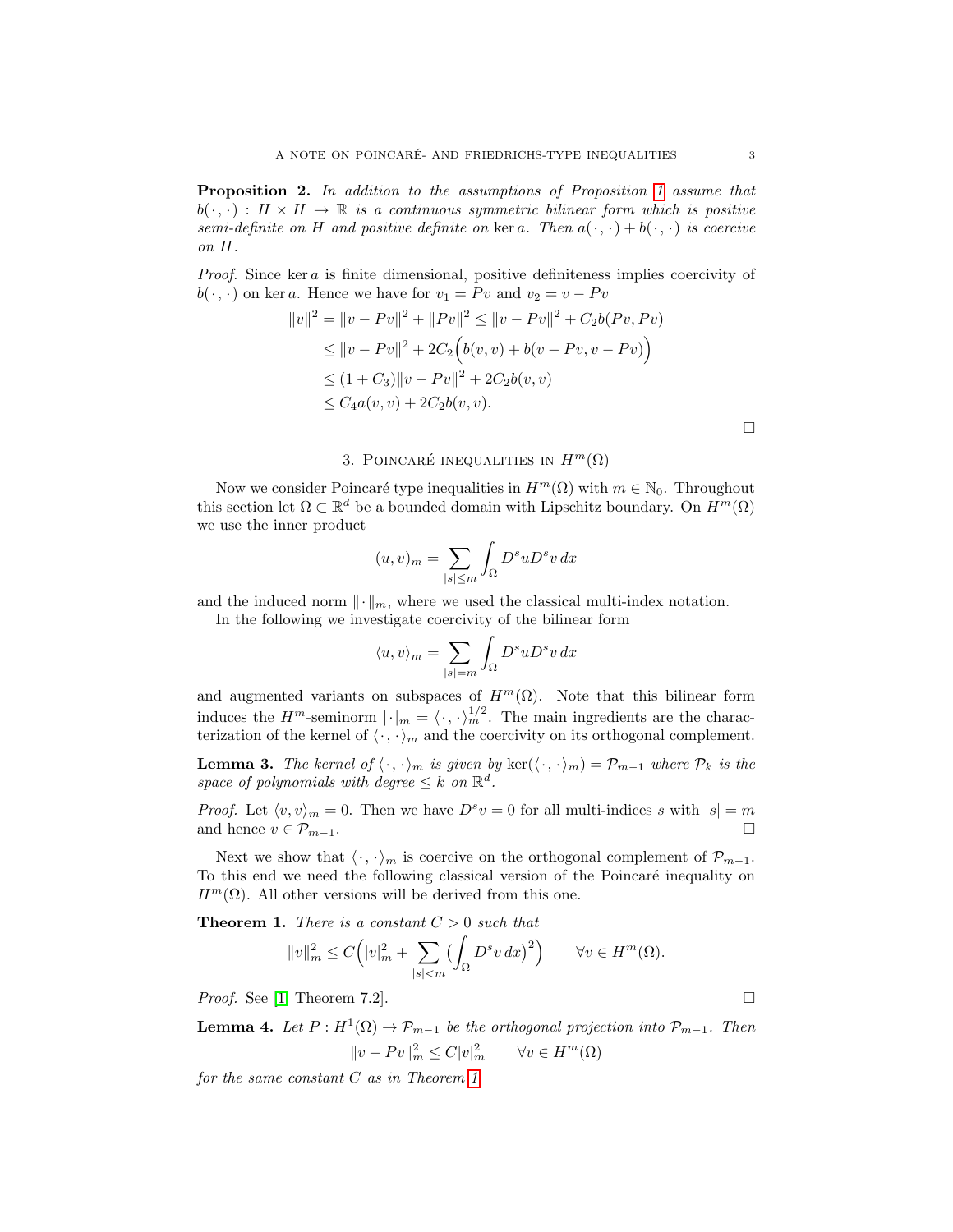Proof. We will use the modified inner product

$$
\langle\!\langle u,v\rangle\!\rangle\!\rangle_m = \sum_{|s|=m} \int_{\Omega} D^s u D^s v \, dx + \sum_{|s|
$$

on  $H^m(\Omega)$ . By Theorem [1](#page-2-1) this induces an equivalent norm  $\|\cdot\|_m$ . The orthogonal projection into  $\mathcal{P}_{m-1}$  with respect to  $\|\cdot\|_m$  will be denoted by P.

Now let  $u \in V$ . Utilizing  $D^s v = 0$  for  $|s| = m$  and any  $v \in \mathcal{P}_{m-1}$  and Galerkinorthogonality we get

$$
0 = \langle \langle u - \hat{P}u, v \rangle \rangle \rangle_m = \sum_{|s| < m} \int_{\Omega} D^s(u - \hat{P}u) \, dx \int_{\Omega} D^s v \, dx \qquad \forall v \in \mathcal{P}_{m-1}.
$$

We will inductively show

<span id="page-3-0"></span>(2) 
$$
\int_{\Omega} D^{s}(u - \hat{P}u) dx
$$

for all  $|s| < m$ . For  $s = (0, \ldots, 0)$  this follows from testing with  $v = x^s = 1 = D^s v$ . Now let  $|s'| < m$ , assume that [\(2\)](#page-3-0) is true for all  $|s| < |s'|$ , and set  $v = x^{s'}$ . Then we have  $D^r v = 0$  for all  $|r| > |s'|$  and  $|r| = |s|$  with  $r \neq s$ . Hence testing with v gives [\(2\)](#page-3-0) with  $s = s'$ .

As a consequence of Theorem [1,](#page-2-1) identity [\(2\)](#page-3-0), and  $D^s \hat{P} v = 0$  for  $|s| = m$  we get

(3) 
$$
||u - Pu||_m^2 \le ||u - \hat{P}u||_m^2 \le C||u - \hat{P}u||_m^2 = C|u - \hat{P}u|_m^2 = C|u|_m^2.
$$

As an immediate consequence of this and  $(\mathcal{P}_{m-1})^{\perp} = (I - P)(H^m(\Omega))$  we get:

<span id="page-3-1"></span>**Corollary 1.** The bilinear form  $\langle \cdot, \cdot \rangle_m$  is coercive on  $(\text{ker}(\langle \cdot, \cdot \rangle_m))^{\perp} = (\mathcal{P}_{m-1})^{\perp}$ .

As a consequence of the kernel characterization in Lemma [3](#page-2-2) and the coercivity result in Corollary [1](#page-3-1) we can use Proposition [1](#page-1-2) to show coercivity on subspaces of  $H^m(\Omega)$ .

<span id="page-3-2"></span>Corollary 2. Let  $V \subset H^m(\Omega)$  be a closed subspace with  $V \cap \mathcal{P}_{m-1} = \{0\}$ . Then  $\langle \cdot, \cdot \rangle_m$  is coercive on V and  $|\cdot|_m$  is equivalent to  $\|\cdot\|_m$  on V.

Now we will show some examples of Poincaré- or Friedrichs-type inequalities or related coercivity results.

<span id="page-3-3"></span>**Example 1.** Then there is a constant  $C_p$  such that

$$
||v - \frac{1}{|\Omega|} \int_{\Omega} v \, dx||_1^2 \le C_p |v|_1^2 \qquad \forall v \in H^1(\Omega).
$$

*Proof.* Since  $v \mapsto \frac{1}{|\Omega|} \int_{\Omega} v \, dx \in \mathcal{P}_0$  is an orthogonal projection this is a special case of Lemma [4.](#page-2-3)  $\Box$ 

**Example 2.** Let  $\Gamma \subset \partial \Omega$  with nonzero measure. Then  $\langle \cdot, \cdot \rangle_1$  is coercive on  $H^1_{\Gamma,\int,0}(\Omega) = \{v \in H^1(\Omega) \mid \int_{\Gamma} v ds = 0\}.$ 

*Proof.* By the trace theorem  $v \mapsto v|_{\Gamma} \subset L^2(\Gamma)$  is a continuous map and hence  $H^1_{\Gamma,\int,\rho}(\Omega) \subset H^1(\Omega)$  is a closed subspace. Since  $H^1_{\Gamma,\int,\rho}(\Omega) \cap \mathcal{P}_0 = \{0\}$  Corollary [2](#page-3-2) provides the assertion.  $\Box$ 

**Example 3.** Let  $\Gamma \subset \partial \Omega$  with nonzero measure. Then  $\langle \cdot, \cdot \rangle_1$  is coercive on  $H^1_{\Gamma,0}(\Omega) = \{ v \in H^1(\Omega) \mid v|_{\Gamma} = 0 \}.$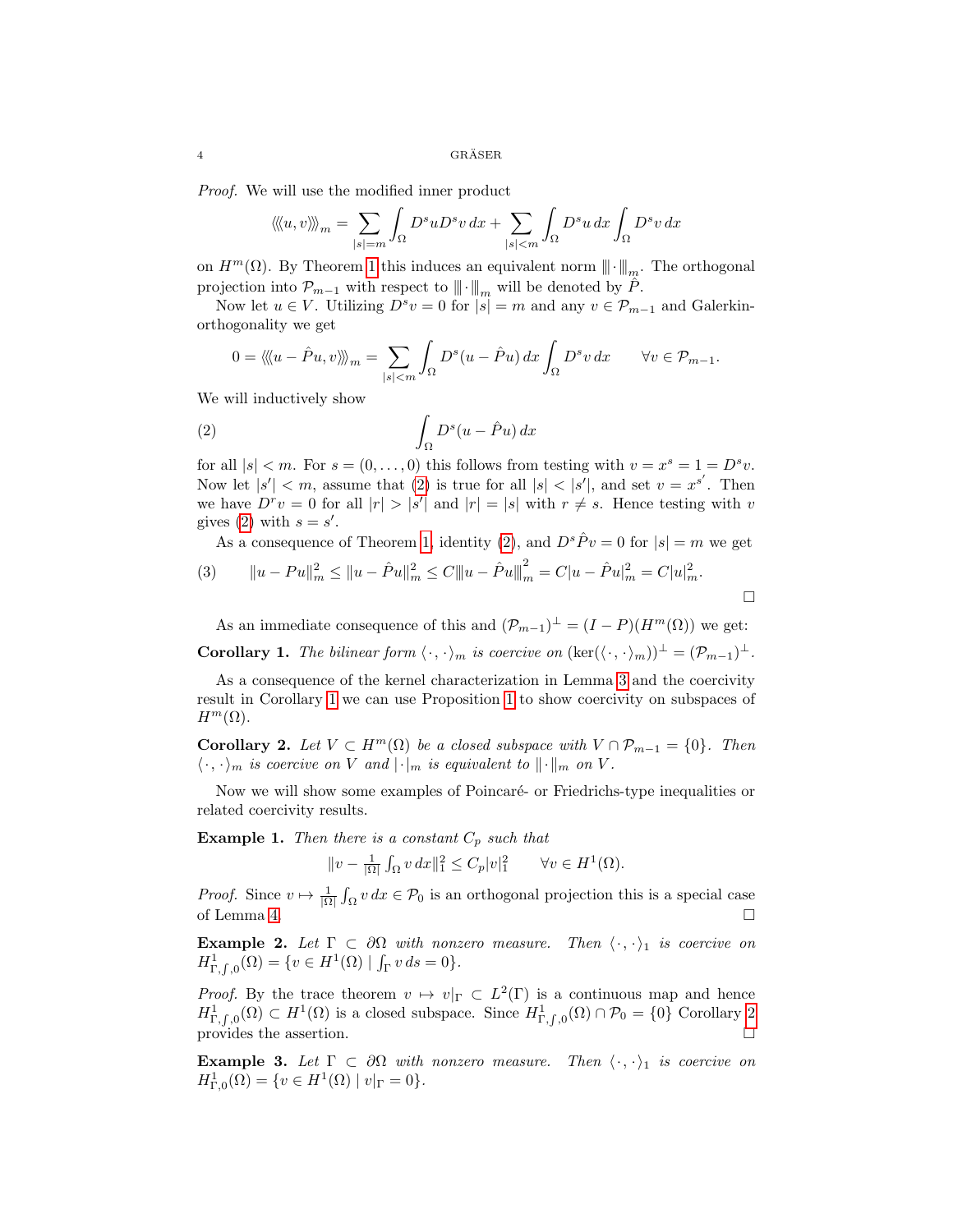*Proof.* We only need to note that  $H^1_{\Gamma,0}(\Omega)$  is a closed subspace of  $H^1_{\Gamma,f,0}(\Omega)$ .  $\Box$ **Example 4.** Let  $\Gamma \subset \partial \Omega$  with nonzero measure. Then

$$
||v||_1^2 \le C|v|_1^2 + \frac{|\Omega|}{|\Gamma|^2} \big(\int_{\Gamma} v \, ds\big)^2 \qquad \forall v \in H^1(\Omega)
$$

where  $C$  is the coercivity constant from Example [1.](#page-3-3)

*Proof.* Let  $v \in H^1(\Omega)$  then Example [1](#page-3-3) provides

$$
||v||_1^2 \le ||v - Pv||_1^2 + ||Pv||_1^2 \le C|v|_1^2 + ||Pv||_0^2 = C|v|_1^2 + \frac{|\Omega|}{|\Gamma|^2} (\int_{\Gamma} v ds)^2.
$$

As a direct consequence we get a version of Friedrichs' inequality with boundary integrals.

**Example 5.** Let  $\Gamma \subset \partial \Omega$  with nonzero measure. Then there is a constant C with

$$
||v||_1^2 \le C(|v|_1^2 + ||v||_{L^2(\Gamma)}^2) \qquad \forall v \in H^1(\Omega).
$$

**Example 6.** Let  $d = 1, 2, 3$  and  $p_1, \ldots, p_{d+1} \subset \overline{\Omega}$  affine independent. Then  $\langle \cdot, \cdot \rangle_2$ is coercive on  $V = \{v \in H^2(\Omega) \mid v(p_1) = \cdots = v(p_{d+1}) = 0\}.$ 

*Proof.* By the Sobolev embedding V is closed. Furthermore  $V \cap \mathcal{P}_1 = \{0\}$  and Corollary [2](#page-3-2) provides the assertion.

**Example 7.** The bilinear form  $\langle \cdot, \cdot \rangle_2$  is coercive on  $H^2(\Omega) \cap H^1_0(\Omega)$ .

*Proof.* Since  $\Omega$  is bounded we have  $H_0^1(\Omega) \cap \mathcal{P}_1 = \{0\}$ . Hence Corollary [2](#page-3-2) provides the assertion.  $\hfill \square$ 

**Example 8.** Let  $d = 1, 2, 3$  and  $p_1, \ldots, p_{d+1} \subset \overline{\Omega}$  affine independent. Then the bilinear form  $\langle \cdot, \cdot \rangle_2 + b(\cdot, \cdot)$  with

$$
b(u, v) = \sum_{i=1}^{d+1} u(p_i)v(p_i)
$$

is coercive on  $H^2(\Omega)$ .

*Proof.* Symmetry and positive semi-definiteness of  $b(\cdot, \cdot)$  are obvious. Positive definiteness on  $\mathcal{P}_1$  follows from affine independence. Finally, the Sobolev embedding implies continuity such that Proposition [2](#page-2-4) provides the assertion.  $\Box$ 

4. Coercivity of the bi- and quadruple-Laplacian operator

<span id="page-4-0"></span>In the following we show coercivity of the operators  $\Delta^2$  and  $\Delta^4$  with various boundary conditions. Since such operators often arise in the context of plate-like problems, we restrict our considerations to piecewise smooth domains  $\Omega \subset \mathbb{R}^2$ . In the following  $\nu$  and  $\tau$  will denote piecewise smooth oriented unit normal and tangential fields.

We are especially interested in periodic boundary conditions. To this end we define for the special case of a rectangle  $\Omega$  the periodic spaces

$$
C_p^{\infty}(\Omega) = \{v|_{\Omega} \mid v \in C^{\infty}(\mathbb{R}^2) \text{ is } \Omega \text{-periodic} \}, \qquad H_p^k(\Omega) = \overline{C_p^{\infty}(\Omega)}^{\|\cdot\|_k}.
$$

<span id="page-4-1"></span>**Lemma 5.** Let  $V$  be any of the spaces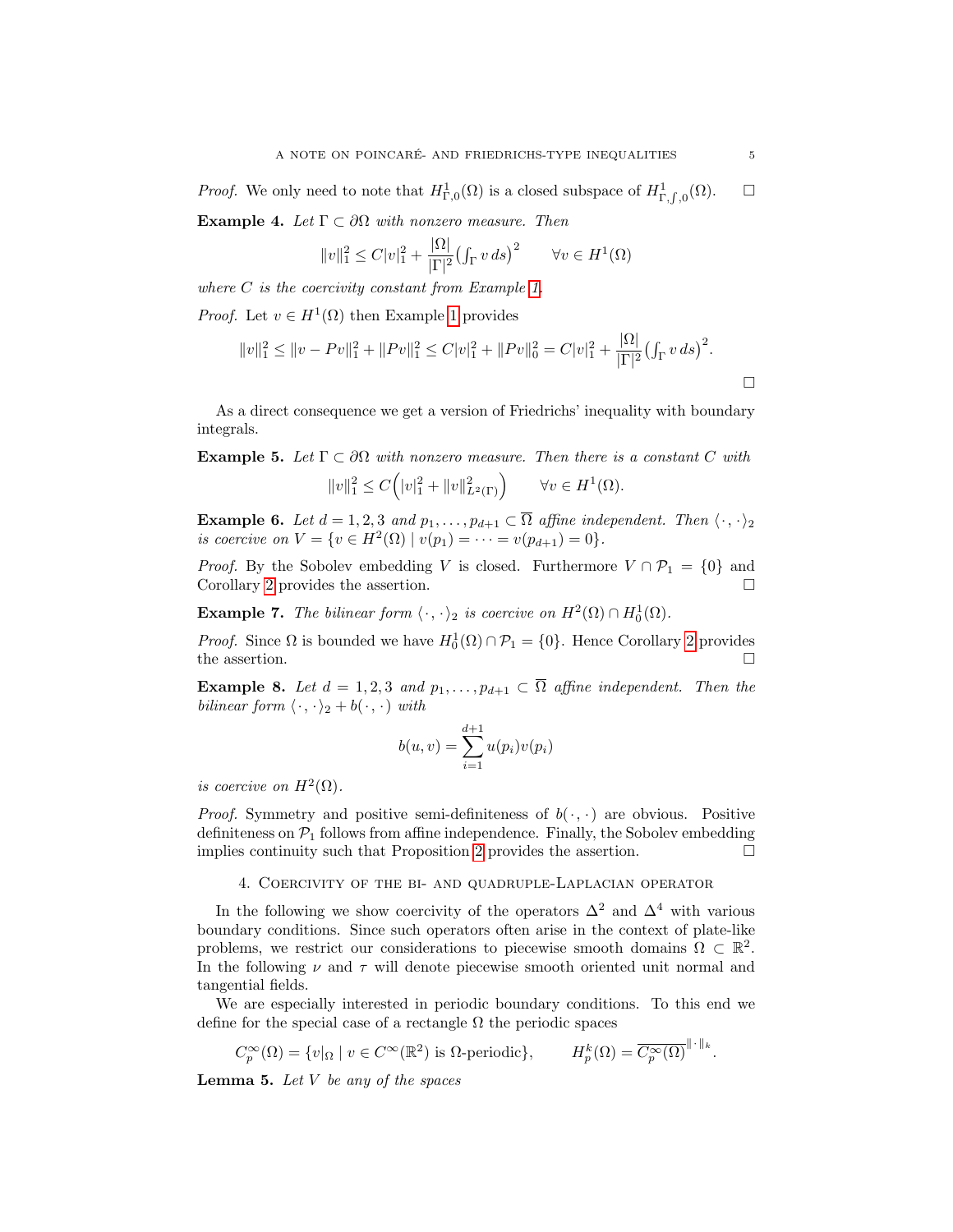$\text{{\bf GRÄSER}}\\$ 

•  $H_0^2(\Omega)$ , •  $H^2(\Omega) \cap H^1_0(\Omega)$ ,

•  $H_p^2(\Omega)$  with rectangular  $\Omega$ ,

then  $\|\Delta v\|_0^2 = |v|_2^2$  for all  $v \in V$ .

*Proof.* Let  $\tilde{V}$  a corresponding dense subspace of smooth functions given by  $C_0^{\infty}(\overline{\Omega})$ ,  $C^{\infty}(\mathbb{R}^2) \cap H_0^1(\Omega)$ , or  $C_p^{\infty}(\Omega)$ , respectively. Then partial integration for  $v \in \tilde{V}$  gives

<span id="page-5-1"></span>(4)  
\n
$$
\|\Delta v\|_0^2 = |v|_2^2 + \sum_{i,j=1}^2 \int_{\partial\Omega} \partial_i v \partial_{jj} v v_i - \partial_{ji} v \partial_i v v_j ds
$$
\n
$$
= |v|_2^2 + \int_{\partial\Omega} \frac{\partial v}{\partial \nu} \Delta v - \nabla \frac{\partial}{\partial \nu} v \cdot \nabla v ds
$$
\n
$$
= |v|_2^2 + \int_{\partial} \frac{\partial v}{\partial \nu} \frac{\partial^2}{\partial \tau^2} v - \frac{\partial}{\partial \tau} \frac{\partial}{\partial \nu} v \frac{\partial}{\partial \tau} v ds.
$$

For the case  $\tilde{V} = C_0^{\infty}(\overline{\Omega})$  the boundary term obviously vanishes. For  $V =$  $H^2(\Omega) \cap H_0^1(\Omega)$  we have  $v|_{\partial\Omega} = 0$  and thus the boundary term is zero. For  $V =$  $H_p^2(\Omega)$  we can split the boundary according to  $\partial\Omega = \Gamma_W \cup \Gamma_E \cup \Gamma_N \cup \Gamma_S$  such that we have (up to translation)

$$
v|_{\Gamma_W} = v|_{\Gamma_E}, \quad v|_{\Gamma_N} = v|_{\Gamma_S}, \quad \frac{\partial}{\partial \nu} v|_{\Gamma_W} = -\frac{\partial}{\partial \nu} v|_{\Gamma_E}, \quad \frac{\partial}{\partial \nu} v|_{\Gamma_N} = -\frac{\partial}{\partial \nu} v|_{\Gamma_S}.
$$

Now the minus sign (resulting from the flipped orientation of the normal) implies that boundary integrals from opposing boundary segments cancel out.

**Proposition 3.** Let  $V$  be any of the spaces

- $H_0^2(\Omega)$ ,
- $H^2(\Omega) \cap H_0^1(\Omega)$ ,
- $\{v \in H_p^2(\Omega) \mid \int_{\partial \Omega} v ds = 0\}$  with rectangular  $\Omega$ ,
- $\{v \in H_p^2(\Omega) \mid \int_{\Omega} v \, dx = 0\}$  with rectangular  $\Omega$ ,

then the bilinear form  $a(u, v) = \int_{\Omega} \Delta u \Delta v \, dx$  is coercive on V.

*Proof.* By Lemma [5](#page-4-1) we have  $a(v, v) = |v|_2^2$  for  $v \in V$ . Since  $\mathcal{P}_1 \cap V = \{0\}$  for any choice of  $V$ , Corollary [2](#page-3-2) now provides the assertion.

For the quadruple-Laplacian we get similar results:

<span id="page-5-3"></span>**Lemma 6.** Let  $V$  be any of the spaces

\n- $$
H_0^4(\Omega)
$$
,
\n- $H^4(\Omega) \cap H_0^3(\Omega)$ ,
\n

- $H^4_{\Delta}(\Omega) = \{v \in H^4(\Omega) \mid v = 0, \ \Delta v = 0 \text{ on } \partial\Omega\}$  with rectangular  $\Omega$
- $H_p^4(\Omega)$  with rectangular  $\Omega$ ,

then  $\|\Delta^2 v\|_0^2 = |v|_4^2$  for all  $v \in V$ .

Before giving the proof we note that  $v \in H^4(\Omega) \cap H_0^3(\Omega)$  implies the boundary conditions

<span id="page-5-0"></span>(5) 
$$
v = \frac{\partial}{\partial \nu} v = \frac{\partial^2}{\partial \nu^2} v = 0,
$$

and hence also

<span id="page-5-2"></span>(6) 
$$
\frac{\partial}{\partial \tau} v = \frac{\partial^2}{\partial \tau^2} v = \Delta v = 0
$$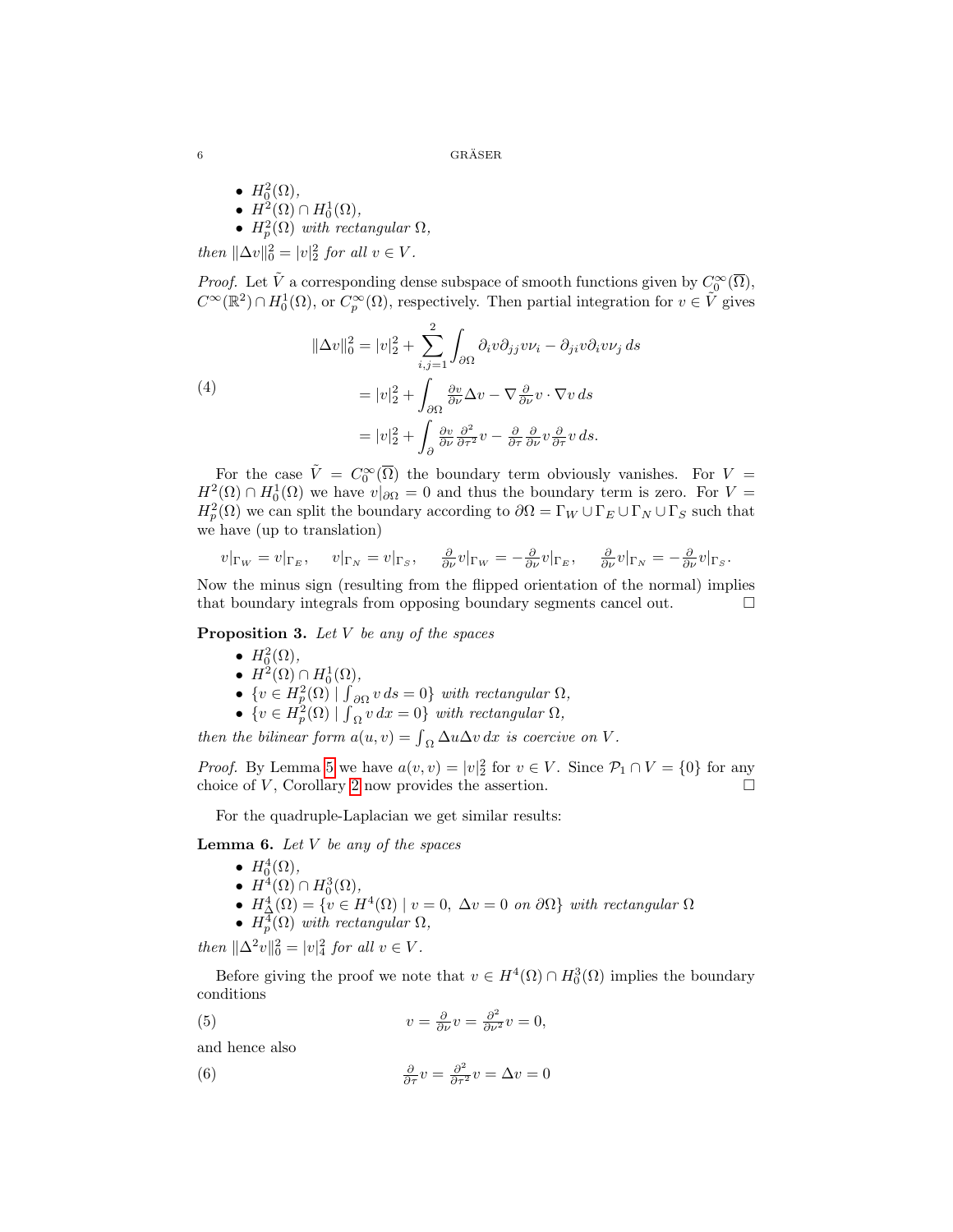on  $\partial\Omega$ . Thus we have  $H^4(\Omega) \cap H_0^3(\Omega) \subset H_\Delta^4(\Omega)$ . Conversely the boundary conditions for  $v \in H^4_\Delta(\Omega)$  imply

<span id="page-6-0"></span>(7) 
$$
\frac{\partial}{\partial \tau} v = \frac{\partial^2}{\partial \tau^2} v = 0, \qquad \frac{\partial^2}{\partial \nu^2} v = \Delta v - \frac{\partial^2}{\partial \tau^2} v = 0.
$$

*Proof.* Let  $\tilde{V}$  a corresponding dense subspaces of smooth functions given by  $C_0^{\infty}(\overline{\Omega})$ ,  $C^{\infty}(\mathbb{R}^2) \cap H_0^3(\Omega), C^{\infty}(\mathbb{R}^2) \cap H_\Delta^4(\Omega),$  or  $C_p^{\infty}(\Omega)$ , respectively.

Now let  $v \in \tilde{V}$  and  $w = \Delta v \in H^2(\Omega)$ . In view of  $(5)-(7)$  $(5)-(7)$  we can apply Lemma [5](#page-4-1) to get

$$
\|\Delta^2 v\|_0^2 = |\Delta v|_2^2 = \sum_{|s|=2} \|D^s \Delta v\|_0^2 = \sum_{|s|=2} \|\Delta D^s v\|_0^2.
$$

Hence it remains to show  $\|\Delta z\|_0^2 = |z|_2^2$  for  $z = D^s v$  and  $|s| = 2$ . To this end we again apply partial integration as in [\(4\)](#page-5-1) to get

(8) 
$$
\|\Delta z\|_0^2 = |z|_2^2 + \int_{\partial\Omega} \frac{\partial z}{\partial \nu} \frac{\partial^2}{\partial \tau^2} z - \frac{\partial}{\partial \tau} \frac{\partial}{\partial \nu} z \frac{\partial}{\partial \tau} z ds.
$$

By local coordinate transformation we find that there are piecewise smooth functions  $\alpha, \beta, \gamma$ , independent of v, such that

<span id="page-6-1"></span>(9) 
$$
z = D^s v = \alpha \frac{\partial^2 v}{\partial \nu^2} + \beta \frac{\partial^2 v}{\partial \tau^2} + \gamma \frac{\partial^2 v}{\partial \tau \partial \nu} \quad \text{a.e. on } \partial \Omega.
$$

For  $V = H^4(\Omega) \cap H_0^3(\Omega)$  the boundary term vanishes because the boundary con-ditions [\(5\)](#page-5-0) and [\(6\)](#page-5-2) for v reduce [\(9\)](#page-6-1) to  $z|_{\partial\Omega} = 0$ . For  $V = H^4_\Delta(\Omega)$  the boundary conditions [\(7\)](#page-6-0) reduce [\(9\)](#page-6-1) to

$$
z = \gamma \frac{\partial^2 v}{\partial \tau \partial \nu} \quad \text{a.e. on } \partial \Omega.
$$

Noting that  $\gamma = \text{const}$  for rectangular  $\Omega$ , the boundary term again vanishes in this case. Finally we note that for  $V = H_p^4(\Omega)$  periodicity of v implies periodicity of z, such that the boundary term vanishes by the same arguments as in Lemma [5.](#page-4-1)  $\Box$ 

**Proposition 4.** Let  $V$  be any of the spaces

•  $H_0^4(\Omega)$ ,

- $H^4(\Omega) \cap H_0^3(\Omega)$ ,
- $H^4_\Delta(\Omega) = \{ v \in H^4(\Omega) \mid v = 0, \ \Delta v = 0 \text{ on } \partial\Omega \}$  with rectangular  $\Omega$
- $\{v \in H_p^4(\Omega) \mid \int_{\partial \Omega} v ds = 0\}$  with rectangular  $\Omega$ ,
- $\{v \in H_p^4(\Omega) \mid \int_{\Omega} v \, dx = 0\}$  with rectangular  $\Omega$ ,

then the bilinear form  $a(u, v) = \int_{\Omega} \Delta^2 u \Delta^2 v \, dx$  is coercive on V.

*Proof.* By Lemma [6](#page-5-3) we have  $a(v, v) = |v|_4^2$  for  $v \in V$ . In view of Corollary [2](#page-3-2) it remains to show  $\mathcal{P}_3 \cap V = \{0\}$  for all choices of V. To this end let  $p \in \mathcal{P}_3 \cap V$ .

For  $V = H^4(\Omega) \cap H^3(\Omega)$  the boundary conditions [\(5\)](#page-5-0) and [\(6\)](#page-5-2) provide for  $|s| \leq 2$ that  $D^s p = 0$  on  $\partial \Omega$ . For  $|s| = 2$  we have  $D^s p \in \mathcal{P}_1$  and thus  $D^s p = 0$  on  $\Omega$ . Hence p is bilinear and we get for  $|s| = 1$  that  $D^s p \in \mathcal{P}_1$  and thus  $D^s p = 0$ . As a consequence p is constant which gives  $p = 0$ . Since  $H_0^4(\Omega) \subset H^4(\Omega) \cap H_0^3(\Omega)$  we have also covered this case.

For  $V = H^4_\Delta(\Omega)$  with rectangular  $\Omega$  the boundary conditions [\(7\)](#page-6-0) imply for  $s =$  $(2,0)$  and  $s = (0,2)$  that  $D^s p = 0$  on  $\partial\Omega$  which, together with  $D^s p \in \mathcal{P}_1$  implies  $D^s p = 0$  on  $\Omega$ . Hence p is bilinear on the rectangle  $\Omega$  which together with  $p|_{\partial\Omega} = 0$ gives  $p = 0$ .